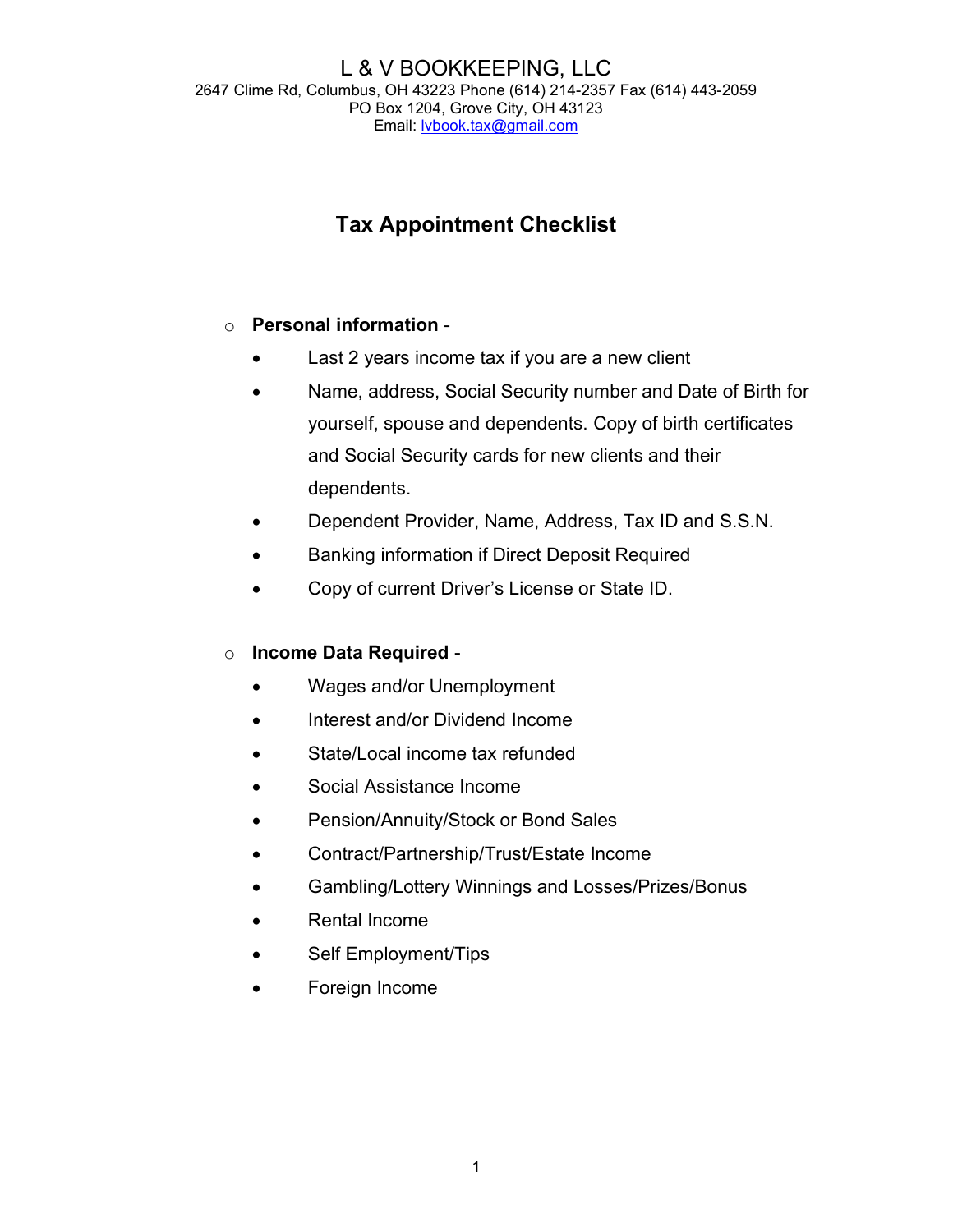## L & V BOOKKEEPING, LLC

2647 Clime Rd, Columbus, OH 43223 Phone (614) 214-2357 Fax (614) 443-2059 PO Box 1204, Grove City, OH 43123 Email: lvbook.tax@gmail.com

- 1. New for 2021 include your letters from IRS
- Letter 6419 This letter gives figures for the Advance Child Tax Credit.
- Letter 6475 This letter contains the Total amount of the  $3<sup>rd</sup>$ Economic Impact Payments and any Plus-up Payments received in 2021.

#### o Expense Data Required -

- Dependent Care Costs
- Education/Tuition Costs/Materials Purchased Include 1098T and Bursar statements for each institution and each student.
- Medical/Dental
- Mortgage/Home Equity Loan Interest/Mortgage Insurance
- Gambling/Lottery Expenses
- Investment Expenses
- Real Estate Taxes
- Estimated Tax Payments to Federal and State Government and Dates Paid
- Home Property Taxes
- Charitable Contributions Cash/Non-Cash
- Purchase qualifying for Residential Energy Credit
- IRA Contributions/Retirement Contributions
- Home Purchase/Moving Expenses